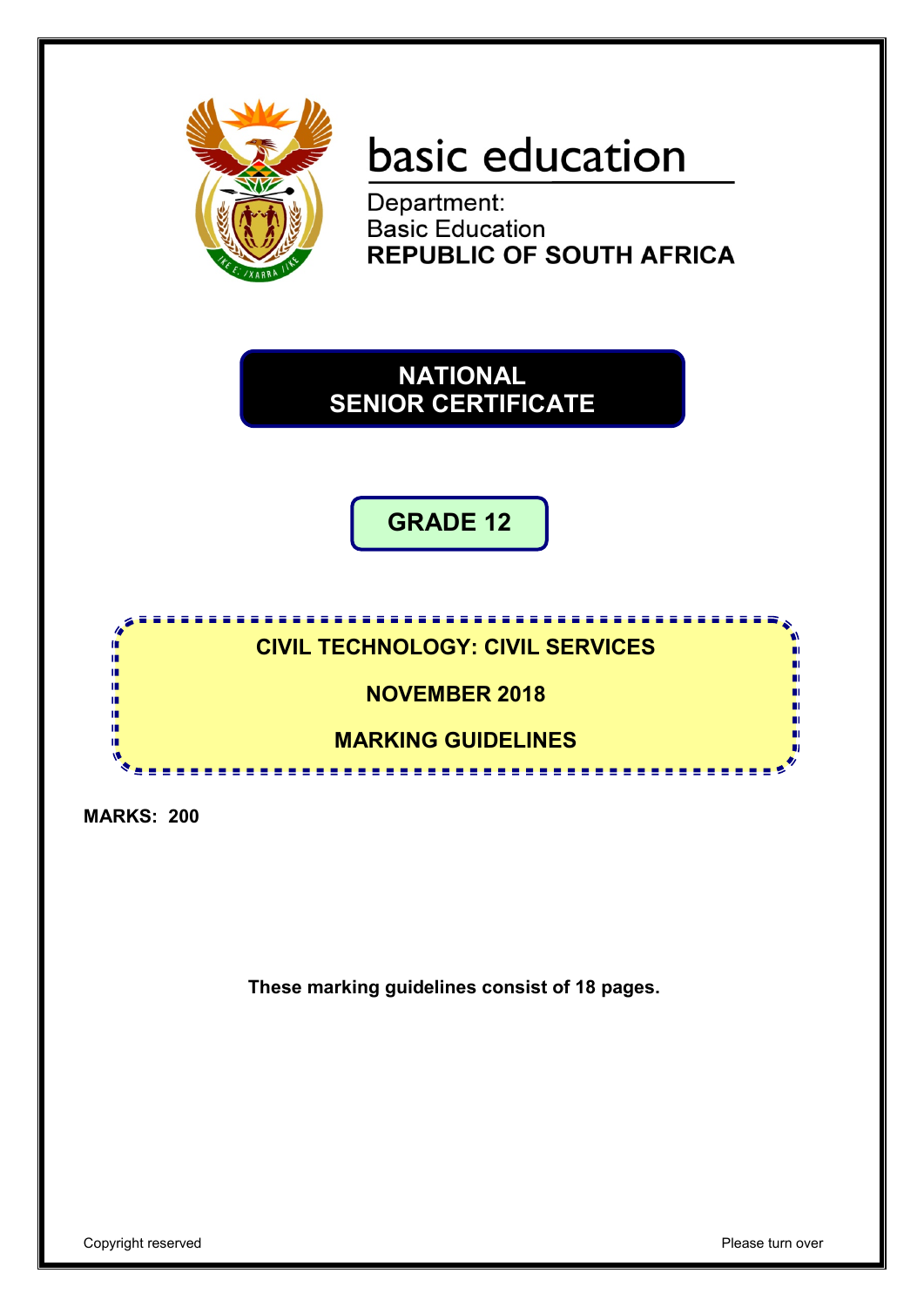#### **QUESTION 1: OHSA, MATERIALS, TOOLS, EQUIPMENT AND JOINING (GENERIC)**

1.1

|     | 1.1.1                                                                                                                                                    | $F \checkmark$                                                                                                                                                                                                                                                                                                                                                                                                                                                                                                                                                                                                                                                                                                                                                                     | (1) |
|-----|----------------------------------------------------------------------------------------------------------------------------------------------------------|------------------------------------------------------------------------------------------------------------------------------------------------------------------------------------------------------------------------------------------------------------------------------------------------------------------------------------------------------------------------------------------------------------------------------------------------------------------------------------------------------------------------------------------------------------------------------------------------------------------------------------------------------------------------------------------------------------------------------------------------------------------------------------|-----|
|     | 1.1.2                                                                                                                                                    | $A \checkmark$                                                                                                                                                                                                                                                                                                                                                                                                                                                                                                                                                                                                                                                                                                                                                                     | (1) |
|     | 1.1.3                                                                                                                                                    | $G \checkmark$                                                                                                                                                                                                                                                                                                                                                                                                                                                                                                                                                                                                                                                                                                                                                                     | (1) |
|     | 1.1.4                                                                                                                                                    | $E \checkmark$                                                                                                                                                                                                                                                                                                                                                                                                                                                                                                                                                                                                                                                                                                                                                                     | (1) |
|     | 1.1.5                                                                                                                                                    | $B \checkmark$                                                                                                                                                                                                                                                                                                                                                                                                                                                                                                                                                                                                                                                                                                                                                                     | (1) |
| 1.2 | $\bullet$<br>$\bullet$<br>$\bullet$<br>$\bullet$<br>$\bullet$<br>$\bullet$<br>$\bullet$<br>$\bullet$<br>$\bullet$<br>$\bullet$<br>$\bullet$<br>$\bullet$ | Do not throw any tools or materials from a scaffold. $\checkmark$<br>Never jump on to and off a scaffold. $\checkmark$<br>Never overload a scaffold.<br>Remove or cover sharp edges or corners.<br>Always attach free-standing scaffoldings to a building.<br>Use a ladder to get on and off a scaffold.<br>Keep free of waste or any other obstruction.<br>Never jump on a scaffold while working on it.<br>Responsible/qualified person must ensure that scaffolding is safe,<br>rigid, stable and firm or has no defects.<br>Scaffold must be supplied with guard rails/toe boards.<br>Scaffolds must be levelled on uneven ground.<br>Do not work on a scaffold in bad weather.<br>Wear a safety harness when working on scaffolding.<br>Do not throw tools on/off a scaffold. |     |
|     |                                                                                                                                                          | ANY TWO OF THE ABOVE                                                                                                                                                                                                                                                                                                                                                                                                                                                                                                                                                                                                                                                                                                                                                               | (2) |
| 1.3 | $\bullet$<br>$\bullet$<br>$\bullet$<br>٠                                                                                                                 | It prevents workers from falling off the scaffold. $\checkmark$<br>It is used as a handrail. $\checkmark$<br>It is used to strap on safety harnesses.<br>To protect the worker working on the scaffold.                                                                                                                                                                                                                                                                                                                                                                                                                                                                                                                                                                            |     |

#### **ANY TWO OF THE ABOVE** (2)

- 1.4 The primary purpose of painting is to protect metals, wood and other material against corrosion and decay.
	- Provides a decorative/aesthetic appearance/finishing.  $\checkmark$
	- Protects surfaces from moisture penetration.
	- Protects surfaces from rust/uv rays.

#### **ANY TWO OF THE ABOVE** (2)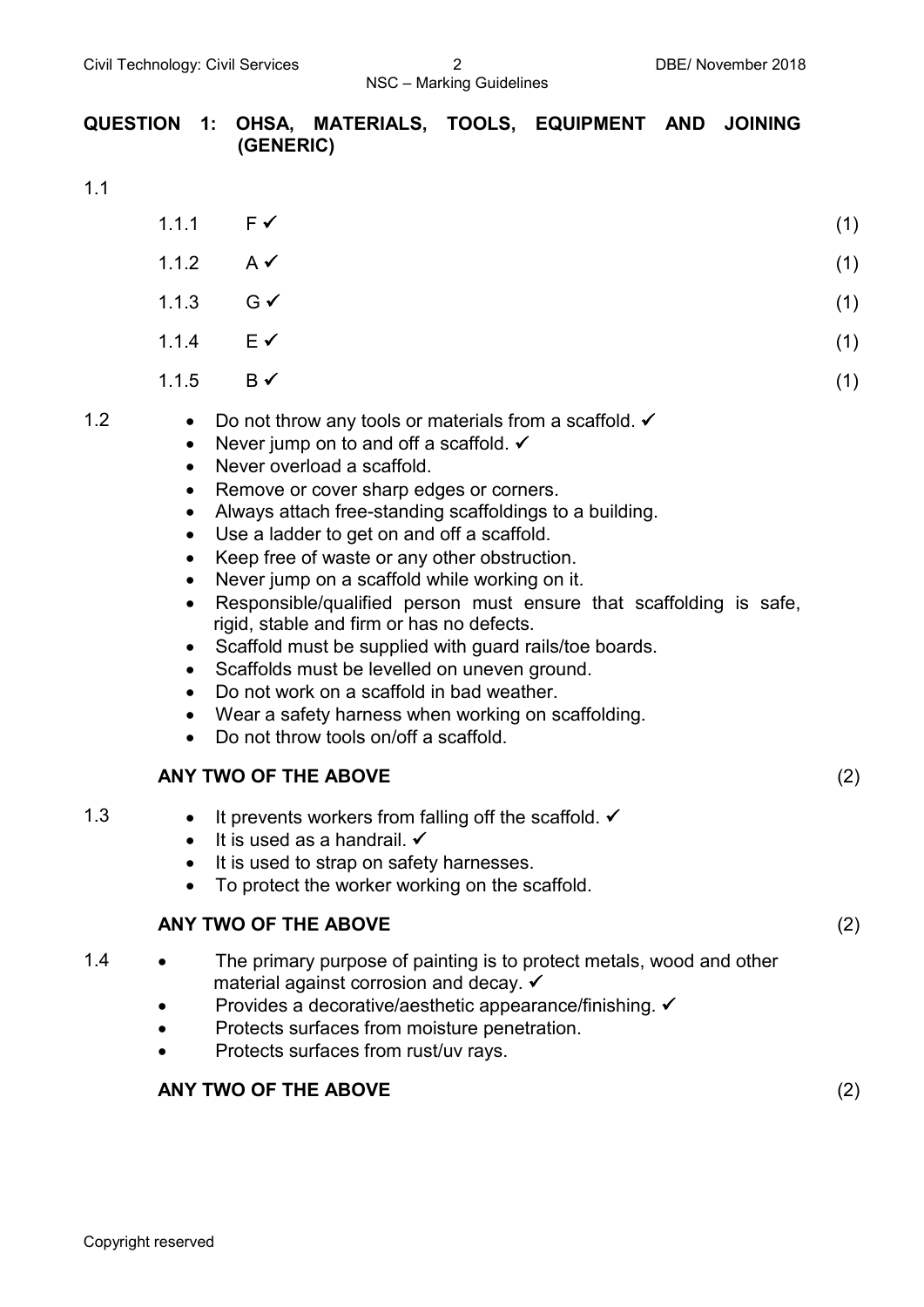#### 1.5 The curing of concrete:

- Increases the strength of concrete.  $\checkmark$
- Decreases the permeability of hardened concrete.
- Improves durability of concrete by reducing cracks.
- Makes concrete more watertight.
- Minimises shrinkage cracks in concrete.
- Provides volume stability.
- Cured concrete can carry more weight without breaking/crumbling than uncured concrete.
- Prevents rapid drying of concrete.
- Curing ensures that the hydration process continues.

#### **ANY ONE OF THE ABOVE** (1)

#### 1.6

- 1.6.1 Multi detector (1)
- 1.6.2 Tool A is used:
	- to detect materials found in/behind walls, ceilings and underneath floors, including ferrous and non-ferrous metals, electrical wiring, wood and metal studs.  $\checkmark$
	- to locate steel bars and copper pipes.  $\checkmark$
	- in carpentry, plumbing, and construction.
	- to measure the distance to/from covered objects.

#### **ANY TWO OF THE ABOVE** (2)

- 1.6.3 The batteries must be removed from the tool:
	- to prevent the battery from running flat/battery can die.  $\checkmark$
	- to prevent acid leaks from batteries damaging the tool.

#### **ANY ONE OF THE ABOVE** (1)

#### 1.7

1.7.1  $A - Bolt$  and nut/Bolt  $\checkmark$  $B -$ Rawl bolt  $\checkmark$  (2)

#### 1.7.2 **Bolt and nut**

- Bolts and nuts are used to secure pipe supports to metal parts.  $\checkmark$
- To join components together.

#### **Rawl bolt**

- A Rawl bolt is used to fix a truss hanger to a wall.  $\checkmark$
- To fix brackets/structures/panels to a wall/concrete.
- For construction, renovation and industrial work

#### **ANY TWO OF THE ABOVE** (2)

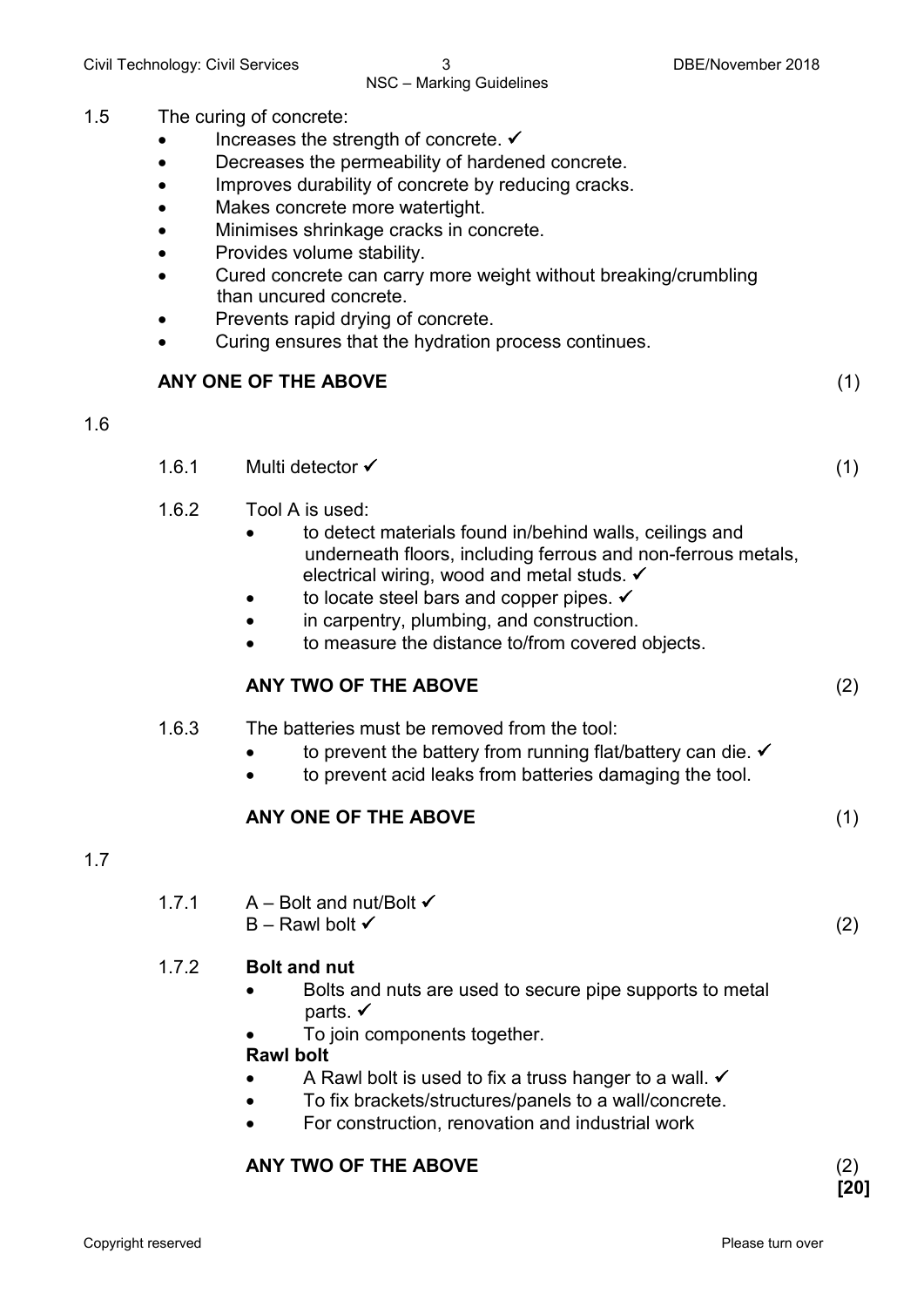#### **QUESTION 2: GRAPHICS AS METHOD OF COMMUNICATION (GENERIC)**

#### **ANSWER SHEET 2**

| NO.            | <b>QUESTIONS</b>                                                                                                    | <b>ANSWERS</b>                                                                                                                                                        | <b>MARKS</b> |
|----------------|---------------------------------------------------------------------------------------------------------------------|-----------------------------------------------------------------------------------------------------------------------------------------------------------------------|--------------|
| $\mathbf 1$    | Identify FIGURE A.                                                                                                  | South Elevation/Elevation ✔                                                                                                                                           | 1            |
| 2              | Identify FIGURE <b>B</b> .                                                                                          | Ground floor plan/Floorplan ✔                                                                                                                                         | 1            |
| 3              | Identify number 4.                                                                                                  | First floor level/Second floor<br>level/Suspended floor/Floor level/<br>Dash line/ FFL/Expansion joint √                                                              | 1            |
| 4              | Identify number 5.                                                                                                  | Window Sill √                                                                                                                                                         | 1            |
| 5              | Identify number 9.                                                                                                  | Hand wash basin/Wash<br>basin/Washing basin/HWB/Basin ✔                                                                                                               | 1            |
| 6              | Identify number 10.                                                                                                 | Water closet/WC/Toilet pan √                                                                                                                                          | 1            |
| $\overline{7}$ | Identify number 11.                                                                                                 | Bath/B $\checkmark$                                                                                                                                                   | 1            |
| 8              | On what date was the plan printed?                                                                                  | 2018/10/02 ✔                                                                                                                                                          | 1            |
| 9              | Who drew the building plan?                                                                                         | JP Maloi √                                                                                                                                                            | 1            |
| 10             | Name the feature in the column for the<br>notes in FIGURE 2 that must be<br>installed in front of the sliding door. | Ramp $\checkmark$                                                                                                                                                     | 1            |
| 11             | Name the feature in the column for the<br>notes in FIGURE 2 that must give<br>access to the first floor.            | Staircase/Stairs/Stairway√                                                                                                                                            | 1            |
| 12             | Identify the type of roof that is used for<br>the building in FIGURE A.                                             | Gable roof √                                                                                                                                                          | 1            |
| 13             | Explain the purpose of number 1.                                                                                    | To cover the opening/close the gap<br>between the two slopes of the roof.<br>✓<br>Prevent water and other elements<br>from entering the roof.<br>ANY ONE OF THE ABOVE |              |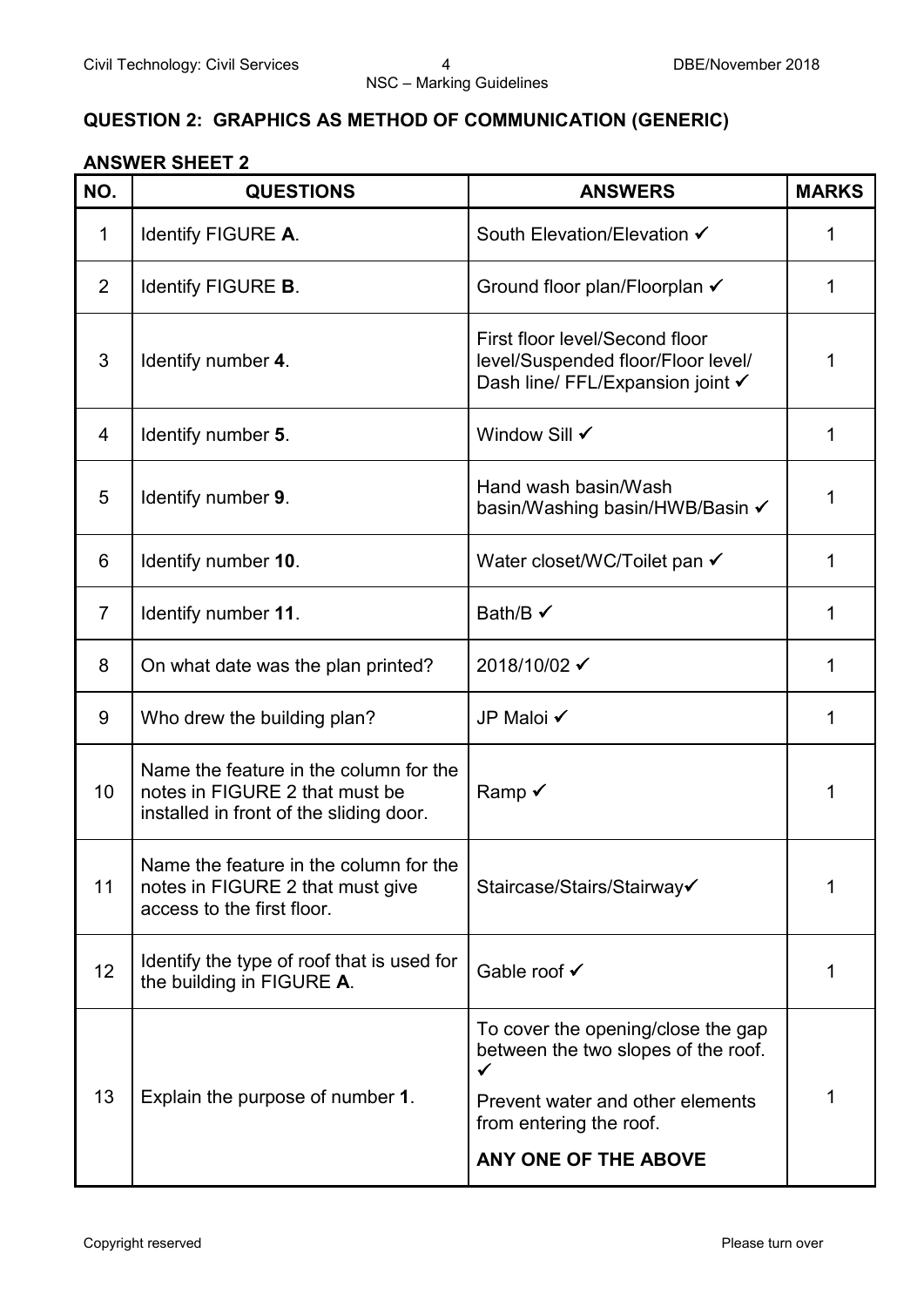| 14 | Explain the purpose of number 2.                                                                           | To prevent water from falling<br>$\bullet$<br>onto the ground $\checkmark$<br>To collect rainwater<br>To channel the rainwater into<br>the downpipe<br>To protect the wall from water<br>$\bullet$<br>To hide the rafters/finish off the<br>$\bullet$<br>roof<br>ANY ONE OF THE ABOVE | 1 |
|----|------------------------------------------------------------------------------------------------------------|---------------------------------------------------------------------------------------------------------------------------------------------------------------------------------------------------------------------------------------------------------------------------------------|---|
| 15 | Explain the abbreviation FFL at<br>number 6.                                                               | Finished floor level √                                                                                                                                                                                                                                                                | 1 |
| 16 | Explain the purpose of number 7.                                                                           | To channel the water from the gutter<br>to the ground. $\checkmark$                                                                                                                                                                                                                   | 1 |
| 17 | Explain the meaning of the arrow on<br>the feature that must be installed in<br>front of the sliding door. | It indicates the direction of the slope<br>of the ramp/it indicates the slope. $\checkmark$                                                                                                                                                                                           | 1 |
| 18 | Explain what is meant by 1:10<br>indicated on the symbol in the notes.                                     | It indicates the slope or the gradient<br>of the ramp/for every 10 metres<br>horizontally rises 1 metre<br>vertically $\checkmark$                                                                                                                                                    | 1 |
| 19 | Which room will feature 15 serve?                                                                          | The bathroom. $\checkmark$                                                                                                                                                                                                                                                            | 1 |
| 20 | Explain the short dash lines on the<br>windows.                                                            | Indicates what direction the<br>window is opening/window<br>opening. $\checkmark$<br>Indicates the location of the<br>$\bullet$<br>hinges.<br>Indicates the location of the<br>casement stay.<br>ANY ONE OF THE ABOVE                                                                 | 1 |
| 21 | Deduce the height of window 2 from<br>the window schedule.                                                 | 1,2 m or 1 200 mm $\checkmark$ (Ignore units)                                                                                                                                                                                                                                         | 1 |
| 22 | Deduce the width of window 3 from<br>the window schedule.                                                  | 2 m or 2 000 mm $\checkmark$ (Ignore units)                                                                                                                                                                                                                                           | 1 |
| 23 | On what elevation of the building is<br>the bathroom window situated?                                      | Western elevation/Western side ✔                                                                                                                                                                                                                                                      | 1 |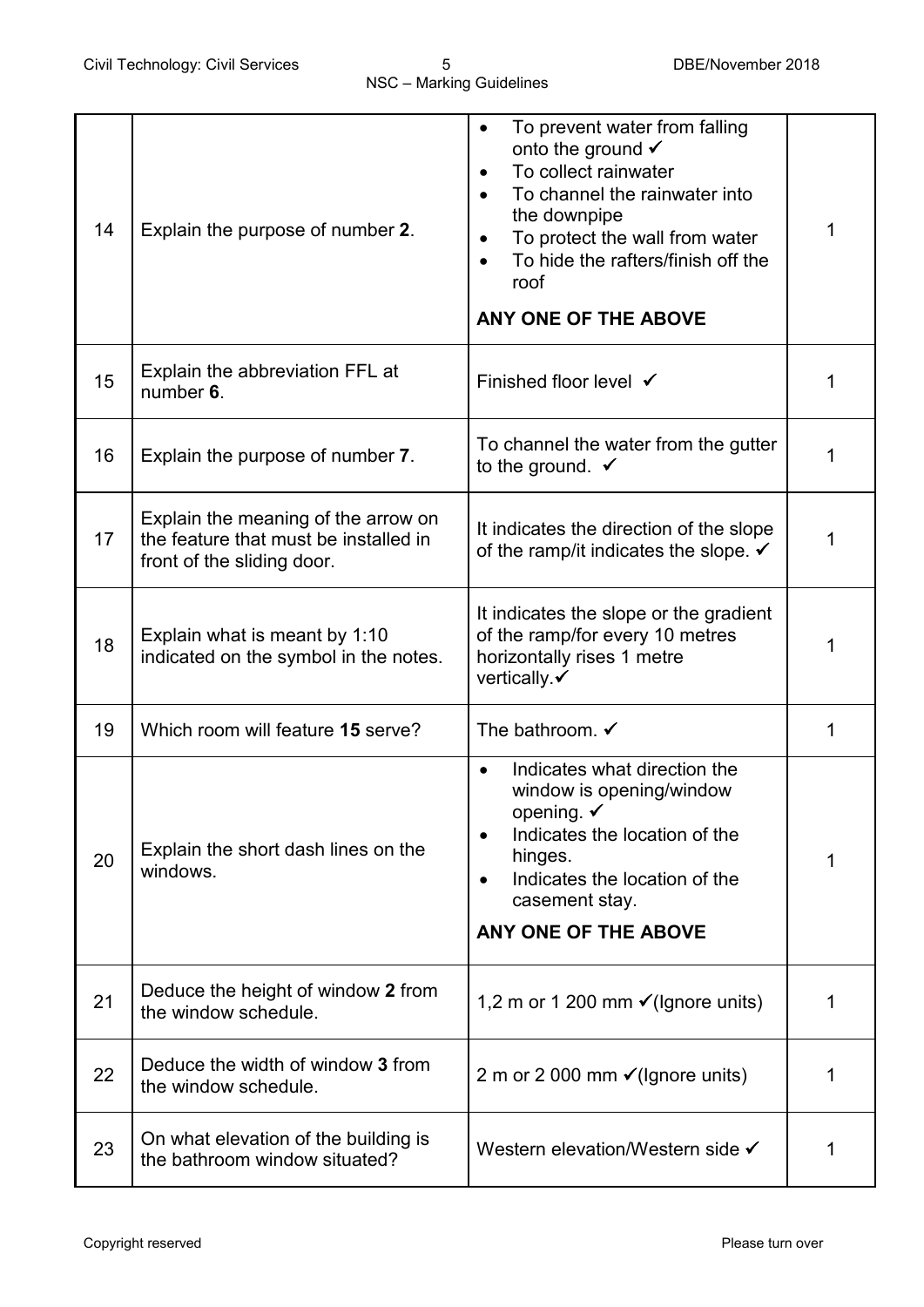|    |                                                                                 | 3 - window/window frame/reveal<br>frame stile/casement stile √                      |                |  |
|----|---------------------------------------------------------------------------------|-------------------------------------------------------------------------------------|----------------|--|
| 24 | Differentiate between component                                                 |                                                                                     | $\overline{2}$ |  |
|    | number 3 and component number 8.                                                | 8 - sliding door /door frame/                                                       |                |  |
|    |                                                                                 | door/reveal /sliding door stile ✔                                                   |                |  |
|    |                                                                                 |                                                                                     |                |  |
|    |                                                                                 | The light in the lounge is a<br>fluorescent light/1 x 40W/2x40/3x40                 |                |  |
| 25 | Differentiate between the light in the<br>lounge and the light in the bathroom. | fluorescent light $\checkmark$ and the light in<br>the bathroom is a normal ceiling | 2              |  |
|    |                                                                                 | light $\checkmark$                                                                  |                |  |
|    |                                                                                 | Tile/ Vinyl flooring(Novilon)/                                                      |                |  |
|    |                                                                                 | Coloured screed/Polished or stained                                                 |                |  |
| 26 | Recommend a suitable floor covering<br>for the bathroom.                        | concrete flooring/Water proof<br>laminated floor/carpet. ✔                          | 1              |  |
|    |                                                                                 | ANY ACCEPTABLE ANSWER                                                               |                |  |
|    |                                                                                 |                                                                                     |                |  |
| 27 | Recommend an appropriate scale to<br>which FIGURE A should be drawn,            | 1:50/100/200 ✔                                                                      | 1              |  |
|    | according to SANS.                                                              |                                                                                     |                |  |
|    | Recommend an alternative sanitary                                               |                                                                                     |                |  |
| 28 | fitment to replace number 11 that will                                          | Shower √                                                                            | 1              |  |
|    | serve a similar purpose.                                                        |                                                                                     |                |  |
| 29 | Calculate the internal area of the office                                       | $4 m \checkmark$ x 3 m $\checkmark$ = 12 m <sup>2</sup> $\checkmark$ OR 12          | 3              |  |
|    | in m <sup>2</sup> Show ALL calculations.                                        | 4 000 $\times$ X 3 000 $\times$ = 12 000 000mm <sup>2</sup>                         |                |  |
|    |                                                                                 | Positive marking                                                                    |                |  |
|    |                                                                                 | $(220 + 3000 + 110 + 2800 + 220)$ $\checkmark$ x 2 $\checkmark$                     |                |  |
|    |                                                                                 | $= 6350 \times 2$                                                                   |                |  |
|    |                                                                                 | =12 700 mm $\checkmark$                                                             |                |  |
| 30 | Calculate the perimeter of the building.                                        | $(220 + 4000 + 110 + 2000 + 220)$ $\checkmark$ x 2 $\checkmark$                     | 7              |  |
|    | Show ALL calculations.                                                          | $= 6550 \times 2$                                                                   |                |  |
|    |                                                                                 | $= 13 100$ mm $\checkmark$                                                          |                |  |
|    |                                                                                 | 12 700 + 13 100 mm                                                                  |                |  |
|    |                                                                                 | = 25 800 mm $\checkmark$ OR                                                         |                |  |
|    |                                                                                 | $= 25,8 \, \text{m}$                                                                |                |  |
|    |                                                                                 | <b>TOTAL</b>                                                                        | 40             |  |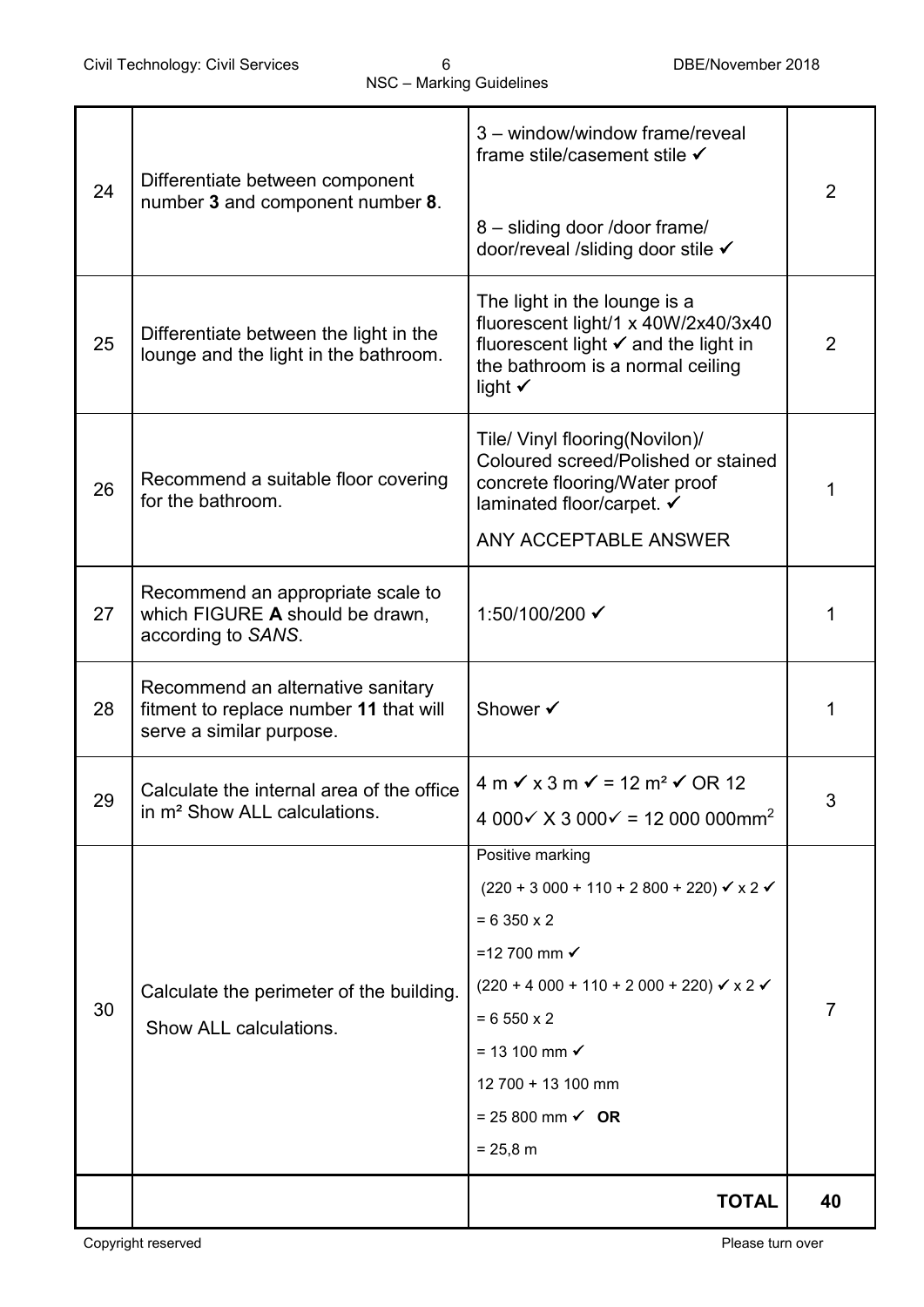#### **QUESTION 3: CONSTRUCTION ASSOCIATED WITH CIVIL SERVICES, OHS AND QUANTITIES (SPECIFIC)**

3.1  $3.1 \times 1$  A manhole is a chamber that allows entrance to a drain.  $\checkmark$ Allow access to the sewage pipes of a sewage system. (1)

#### **ANY ONE OF THE ABOVE**

- 3.1.2 Benching/Sloping/Haunching <del>V</del> (1)
- 3.1.3 Pipe channel/Open channel/Channel (1)
- 3.1.4 Manholes are set in frames and have greased double seals for the following reasons:
	- To make the manhole airtight.  $\checkmark$
	- To make the manhole watertight.  $\checkmark$
	- To ensure that gasses cannot escape.
	- To ensure that liquids cannot escape. (2)

 $\big($  $\checkmark$ **A √ √**  $\overline{\checkmark}$  $\checkmark$  $\checkmark$  $\checkmark$  $\overline{\checkmark}$  $\checkmark$  $\checkmark$  $\checkmark$ **A** Correctly drawn √

| <b>ASSESSMENT CRITERIA</b>                                  | <b>MARK</b> | <b>LEARNER</b><br><b>MARK</b> |  |
|-------------------------------------------------------------|-------------|-------------------------------|--|
| FIVE courses of bricks in stretcher<br>bond correctly drawn | 5           |                               |  |
| Alternate half bricks on left side                          | 3           |                               |  |
| Section correctly drawn                                     |             |                               |  |
| Hatching lines                                              |             |                               |  |
| TOTAL:                                                      | 10          |                               |  |

3.2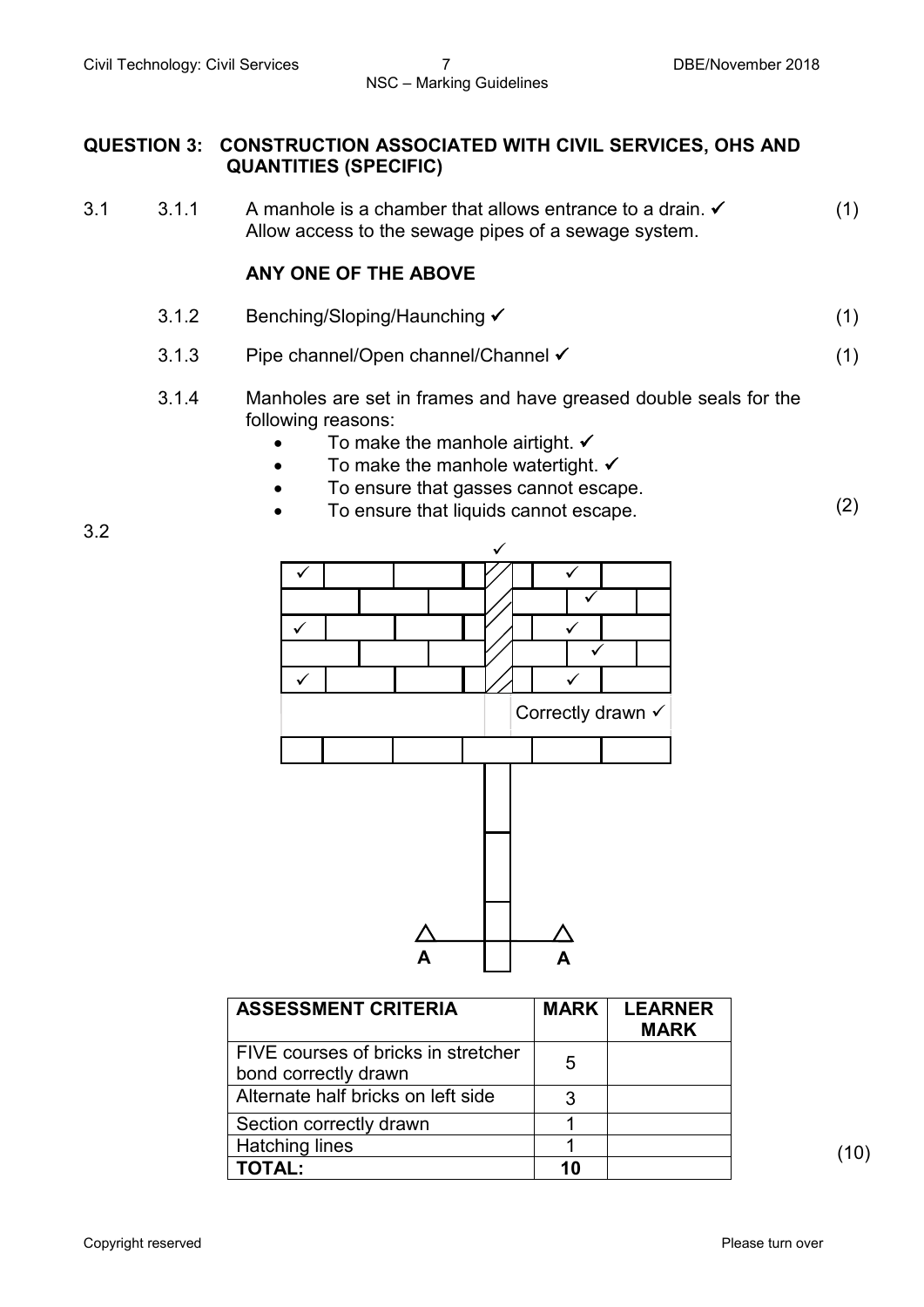- 3.3 If the sides are not properly supported, no person is allowed to work in the trench.  $\checkmark$ 
	- The supervisor ensures that no load, material or heavy machinery is placed near the edge of any excavation.  $\checkmark$
	- Excavations must be adequately protected by a fence.  $\checkmark$
	- Red warning lights and signs should be placed at regular intervals and be clearly visible.
	- Orange warning signals must always be visible.
	- Deep trenches should have shoring.
	- Wear a harness.
	- Any person entering an excavation trench must wear personal protective equipment.

### **ANY THREE OF THE ABOVE** (3)

- $3.4$   $3.4.1$  Shoring A  $\checkmark$  (1)
- - 3.4.2 Vertical members/poling boards are closer together. This means loose or waterlogged soil cannot filter through the openings. ✓ The loose or waterlogged soil will easily filter through the openings of B.

| ANY ONE OF THE ABOVE |  |  |  |
|----------------------|--|--|--|
|----------------------|--|--|--|

- $3.5 \hspace{1cm} 3.5.1 \hspace{1cm}$  Manhole  $\checkmark$  (1)
	- $3.5.2$  Lifeline  $\checkmark$  (1)
- 3.6

|       | A  | B                    | C                               | D                                           |     |
|-------|----|----------------------|---------------------------------|---------------------------------------------|-----|
| 3.6.1 |    |                      |                                 | Volume of concrete for foundation:          |     |
|       |    |                      |                                 |                                             |     |
|       |    |                      |                                 | Volume = $1 \times b \times h$              |     |
|       | 1/ | $1,150$ $\checkmark$ |                                 |                                             |     |
|       |    | $1,0 \vee$           |                                 |                                             |     |
|       |    | $0,125 \checkmark$   | $0,14 \text{ m}^3$ $\checkmark$ | $0.14$ m <sup>3</sup> of concrete is needed | (4) |
| 3.6.2 |    |                      |                                 | Number of bricks needed for the manhole:    |     |
|       | 1/ | $4,96$ ✓             |                                 | Centre line of wall = $4,96$ m              |     |
|       |    | $1,0 \checkmark$     |                                 |                                             |     |
|       |    | 100 $\checkmark$     | 496 ✔                           | 496 bricks are needed                       | (4) |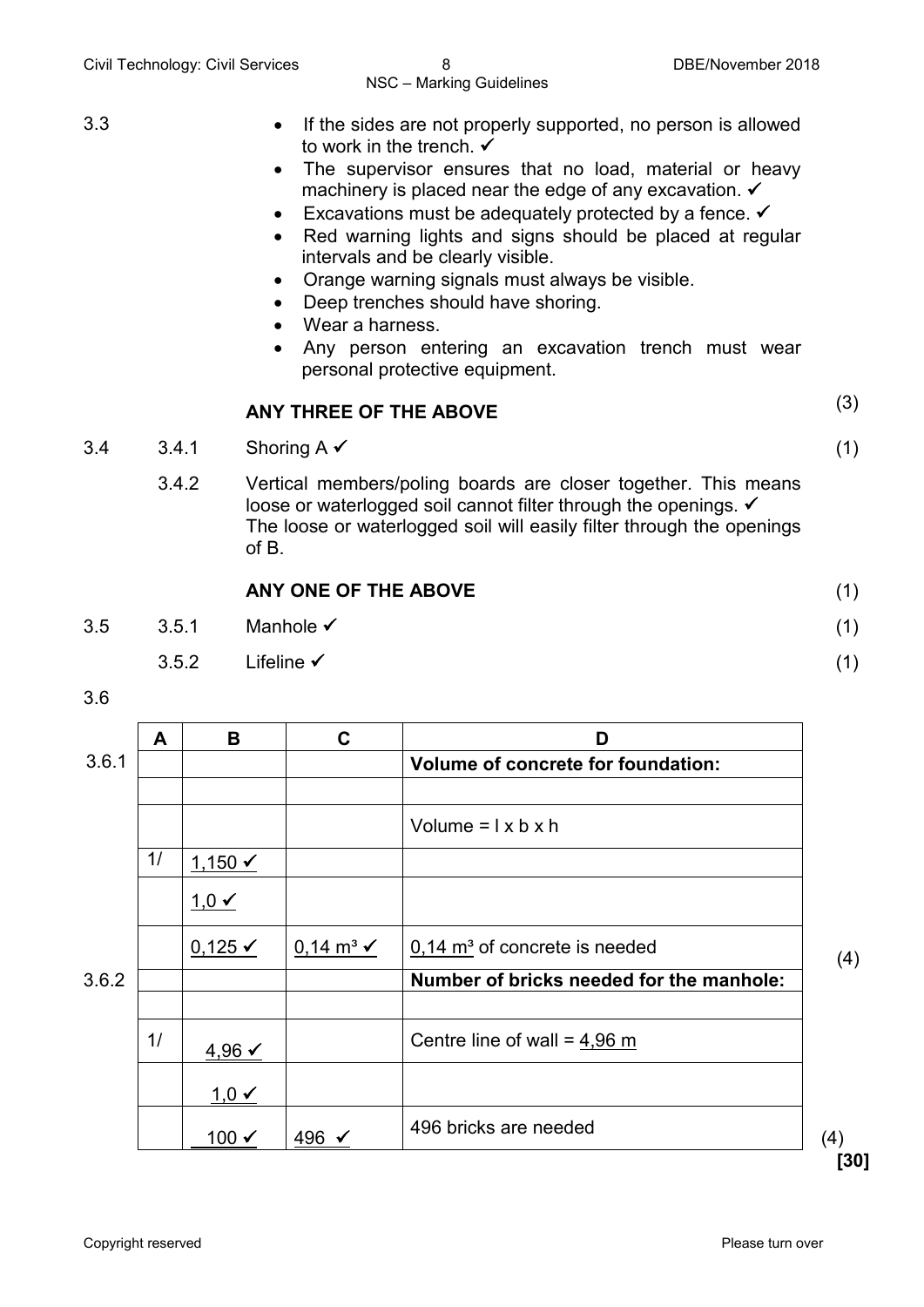#### **QUESTION 4: COLD AND HOT-WATER SUPPLY, TOOLS, EQUIPMENT AND MATERIALS (SPECIFIC)**

| 4.1.1 | High pressure geyser/Electrical geyser ✔                                            |  |
|-------|-------------------------------------------------------------------------------------|--|
| 4.1.2 | Element $\checkmark$                                                                |  |
| 4.1.3 | Gas geyser/Solar geyser/Coal/Biofuel/Wood geyser/Donkey/Solar<br>panel $\checkmark$ |  |

#### 4.2

4.1

| 4.2.1 | A dripping geyser overflow may be an indication that the pressure   |     |
|-------|---------------------------------------------------------------------|-----|
|       | control/relief valve/vacuum breaker is faulty/pipe joint leakage. ✓ | (1) |

- 4.2.2 If there is no hot water, one of the following may be the cause:
	- No power to the geyser  $\checkmark$
	- Circuit breaker is faulty
	- Electricity supply is interrupted
	- Thermostat may be faulty
	- Element may be faulty
	- Blocked hot-water pipe
	- No sun for solar geyser
	- No gas for gas geyser

### **ANY ONE OF THE ABOVE** (1)

- 4.2.3 If water is leaking through the ceiling, one of the following may be the reason:
	- Burst geyser or major leak.  $\checkmark$
	- Drip tray outlet pipe is blocked or overflowing.
	- The drip tray may be cracked/no drip tray.
	- Pipe joint leakage.

#### **ANY ONE OF THE ABOVE** (1)

- $4.3 \t 4.3.1 \t F \t (1)$  $4.3.2$  G  $\checkmark$  (1) 4.3.3 E  $\checkmark$  (1)
	- $4.3.4$  D  $\checkmark$  (1)
	- $4.3.5$  B  $\checkmark$  (1)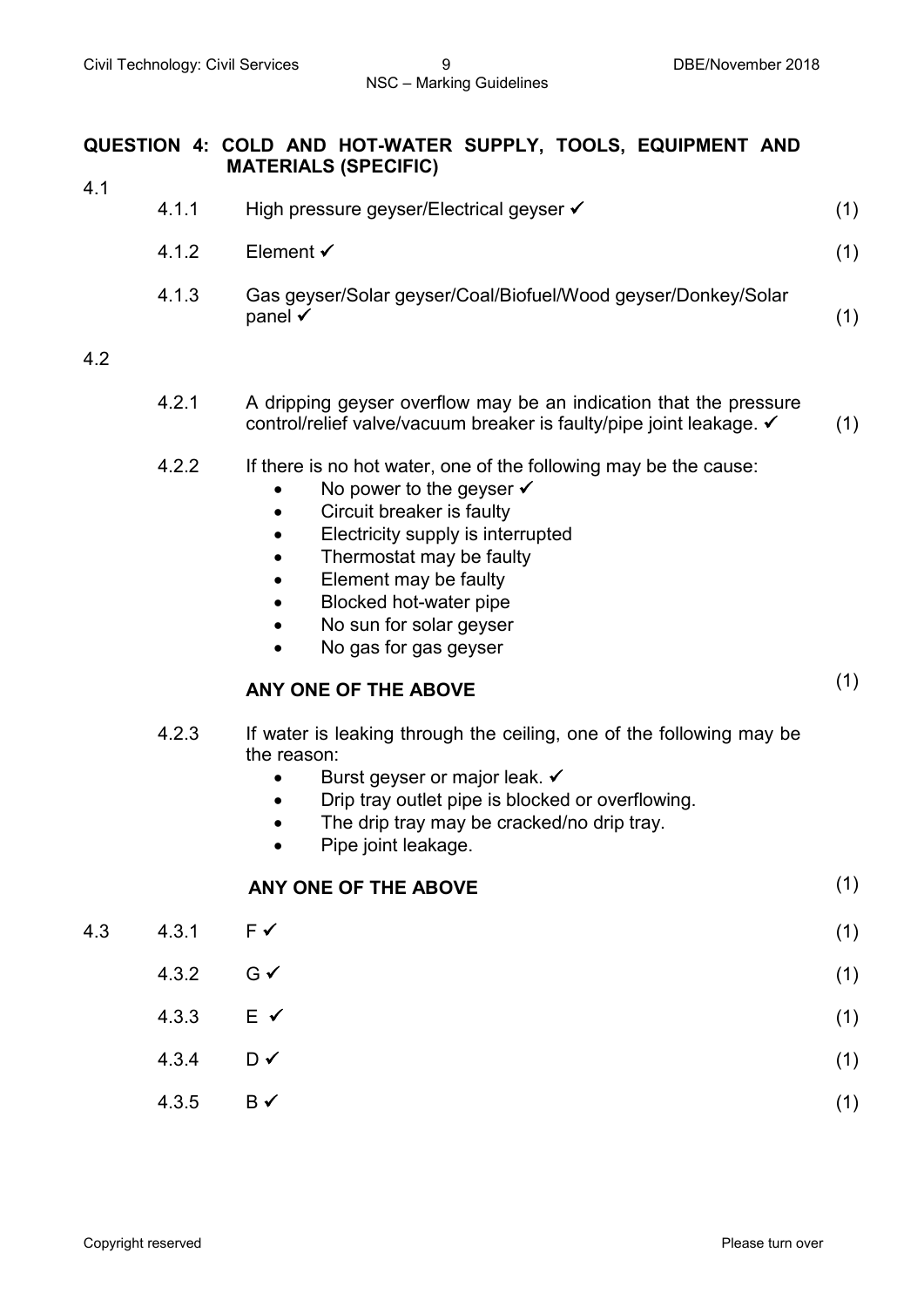4.4 4.4.1 (2) 4.4.2 (2) 4.4.3 (2) 4.5 • Cut the damaged section from the pipe, using a pipe cutter/.  $\checkmark$ • Move the pipe slightly sideways to allow the fixing of compression fittings.  $\checkmark$ Measure and cut the length of pipe to be replaced.  $\checkmark$ • Slip the nuts over the pipes followed by the ferrules. Push the pipes into the fittings and tighten using the correct tools.  $\checkmark$ **OR** • Dismantle the joint • Ensure sealing of joint (thread sealing tape) • Replace compression joint • Tighten all nuts properly • Test for leaks (4) 4.6 4.6.1 P-Trap/Water trap  $\checkmark$  (1) 4.6.2 PVC/Plastic/Rubber (1) (1)  $4.6.3$  B  $\checkmark$  (1) 4.6.4 The seal will ensure a watertight seal and prevent it from leaking.  $\checkmark$  (1) 4.7 4.7.1 A Bibcock/Bib tap  $\checkmark$  (1) B Stopcock/Stop tap  $\checkmark$  (1) 4.7.2 A A bibcock can be used for sanitary fitments such as kitchen sinks,  $\checkmark$  $\checkmark$  $\checkmark$  OR

wash troughs, washbasins, dishwashers, washing machine, fridges, ice machines and baths.  $\checkmark$ Outside of a house for hose pipes. (1)

#### **ANY ONE OF THE ABOVE**

B A stopcock is used to close or shut off the water supply.  $\checkmark$  (1)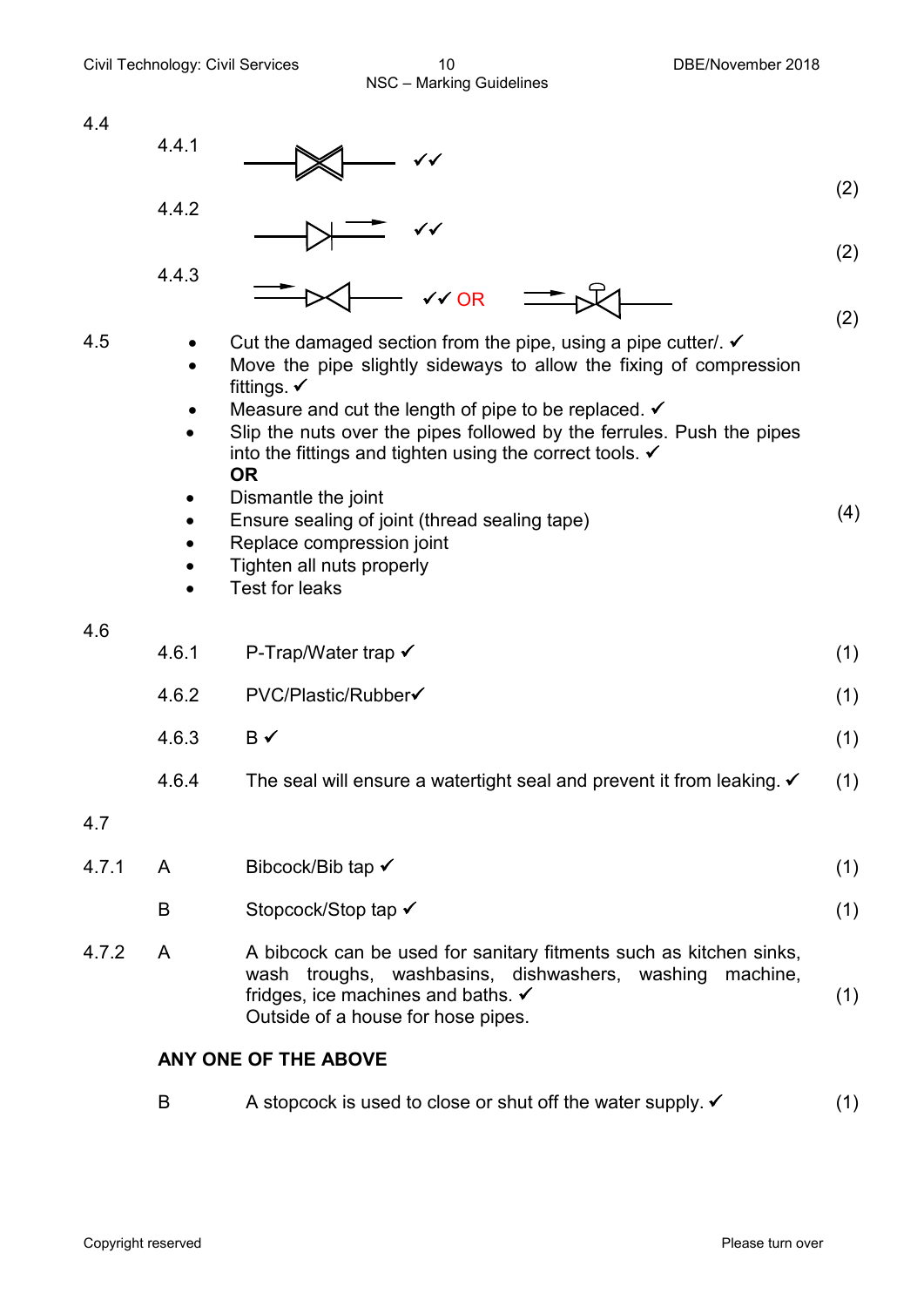| 4.7.3 | Plastic taps do not have the same resale value $\checkmark$ as brass taps and<br>is therefore not worth stealing/cheaper.<br>Plastic taps are cheaper than brass taps.                                                                                                                      | (1)  |
|-------|---------------------------------------------------------------------------------------------------------------------------------------------------------------------------------------------------------------------------------------------------------------------------------------------|------|
| 4.8   | To enable local authorities/consumer to calculate the amount of<br>water consumed by a household. ✔<br>To indicate if there is a leakage in water pipes.<br>$\bullet$<br>To enable the user to upload pre-paid water coupons.<br>$\bullet$                                                  | (1)  |
| 4.9   | 4.9.1<br>Description of dezincification:<br>Dezincification is the selective leaching of zinc from copper<br>alloys. ✓<br>It is an electrochemical reaction between zinc and water. ✔                                                                                                       | (2)  |
|       | 4.9.2<br>Problems caused:<br>Zinc gradually dissolves from the surface of an alloy. $\checkmark$<br>The material that remains is a weak, spongy copper<br>layer. $\checkmark$<br>It can progress through the part/fitting, causing leaks. ✓<br>It can form blockages if it forms a deposit. | (3)  |
|       | <b>ANY THREE OF THE ABOVE</b>                                                                                                                                                                                                                                                               |      |
| 4.10  | Electrolytic cleaning/chemicals/scrubbing with wire brush/sand paper. √                                                                                                                                                                                                                     | (1)  |
| 4.11  | Hydro-dynamic energy ✔                                                                                                                                                                                                                                                                      | (1)  |
| 4.12  | Drain cleaning rods √<br>Jetting machine/drain cleaning machine/plunger                                                                                                                                                                                                                     |      |
|       | ANY ONE OF THE ABOVE                                                                                                                                                                                                                                                                        | (1)  |
| 4.13  | Compressed-air test apparatus <del>V</del>                                                                                                                                                                                                                                                  | (1)  |
|       |                                                                                                                                                                                                                                                                                             | [40] |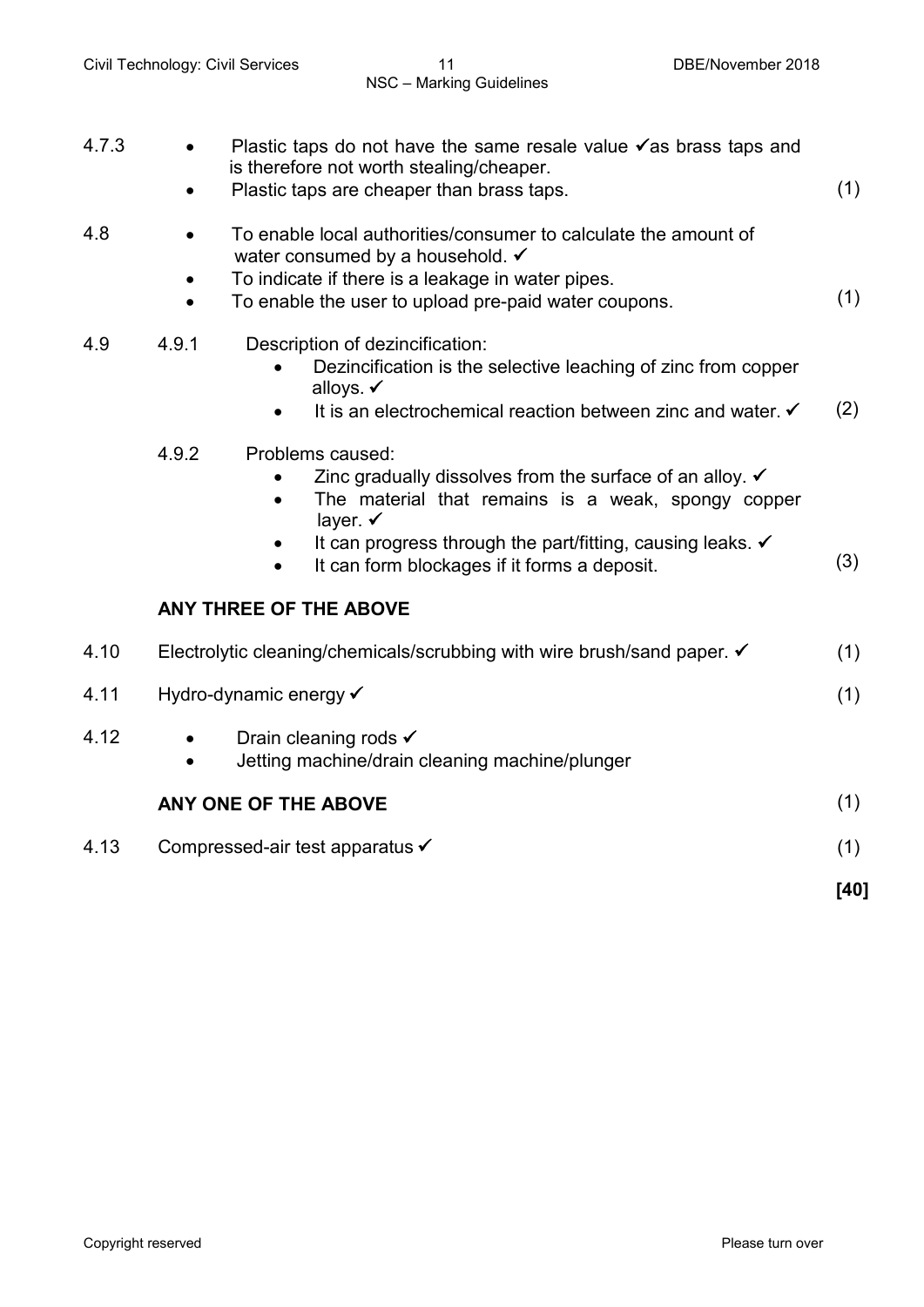#### **QUESTION 5: GRAPHICS AS MEANS OF COMMUNICATION, ROOF WORK AND STORM WATER (SPECIFIC)**

5.1

- 5.1.1 Stop end  $\checkmark$  (1)
- 5.1.2 Pitch of the roof (1)
- 5.1.3 Galvanised sheet metal (1)
- $5.1.4$  Gutter  $\checkmark$  (1)
- $5.1.5$  Kerb  $\checkmark$  (1)

5.2



| <b>ASSESSMENT</b><br><b>CRITERIA</b> | <b>MARK   LEARNER</b><br><b>MARK</b> |  |
|--------------------------------------|--------------------------------------|--|
| Square gutter                        |                                      |  |
| Downpipe with offset                 |                                      |  |
| Holder bat                           |                                      |  |
| <b>TOTAL:</b>                        |                                      |  |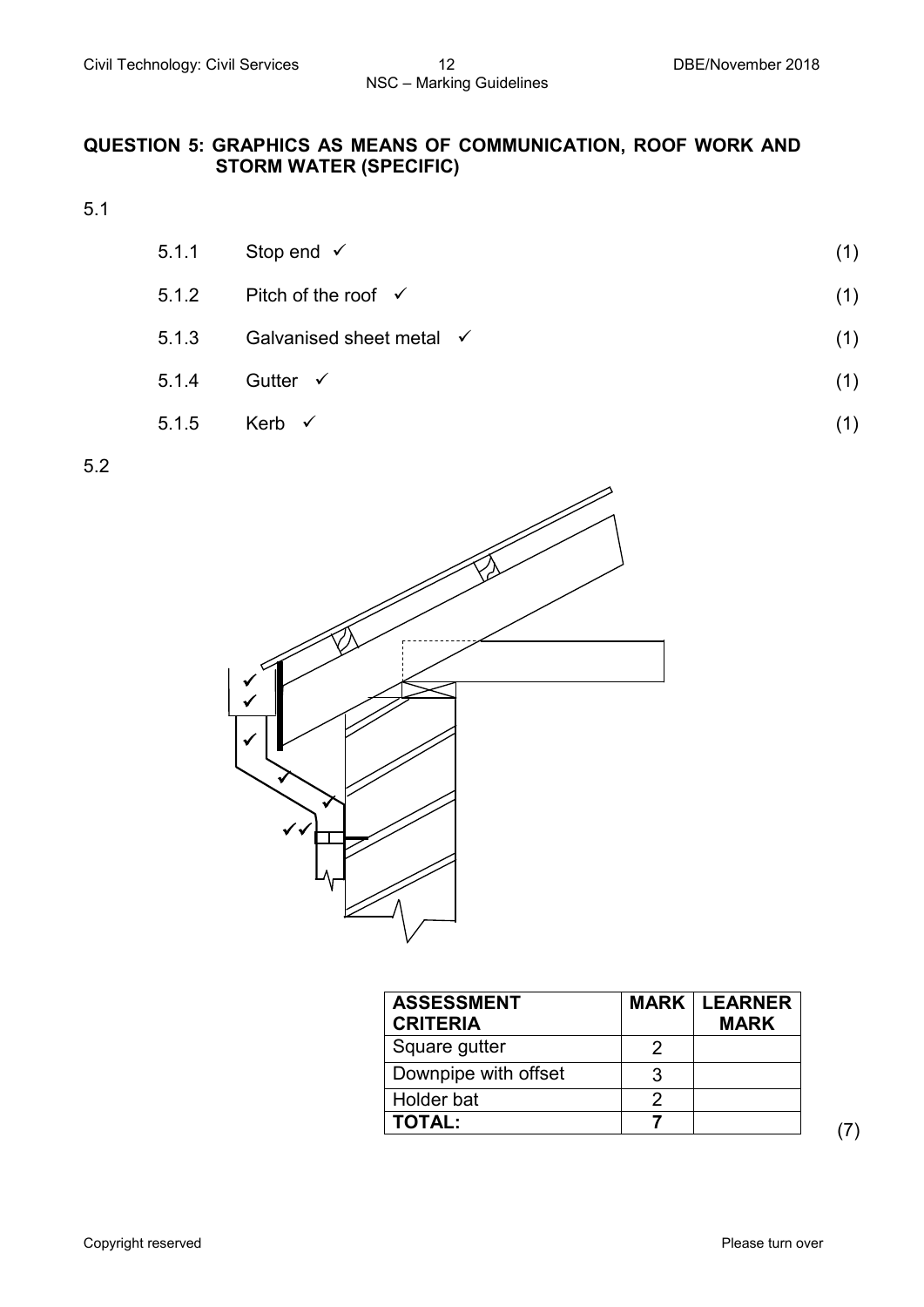

| <b>ASSESSMENT CRITERIA</b>                                 |   | <b>MARK</b> | CМ |
|------------------------------------------------------------|---|-------------|----|
| Construction lines to top of cone                          |   | 2           |    |
| Construction lines of outer circle                         | 2 | 2           |    |
| Divide outer circle in 12 parts                            | 3 |             |    |
| Construction lines from top of cone to outer circle        | 4 | 3           |    |
| Cone measurement (marked/transferred) from front view to   | 5 |             |    |
| determine top part of development (ONE mark for every FOUR |   |             |    |
| coordinates $=$ 3)                                         |   | 6           |    |
| Outside lines of development                               | 6 | 2           |    |
| 3 mm seam on both sides                                    |   | 2           |    |
| <b>TOTAL:</b>                                              |   | 18          |    |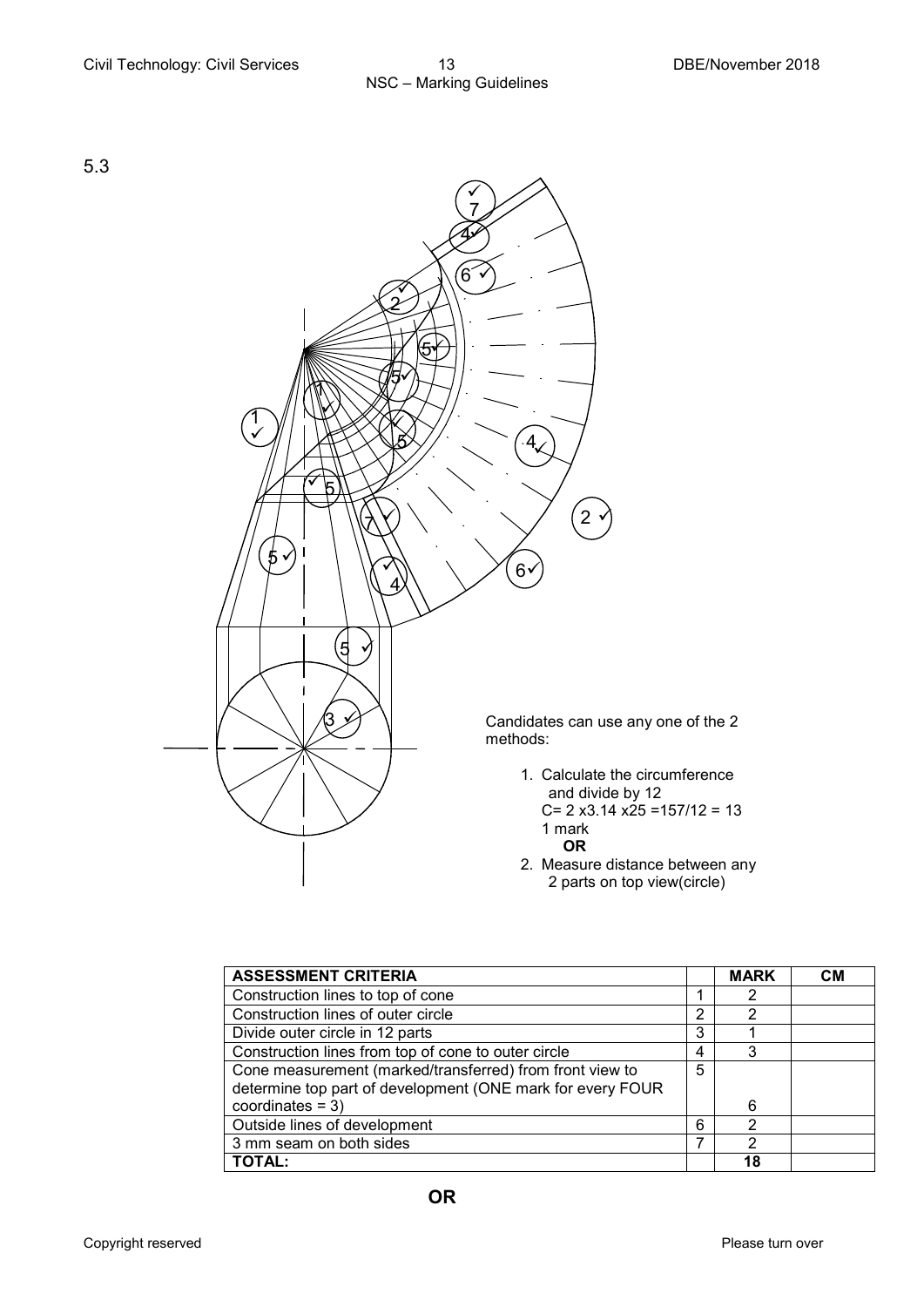

| <b>ASSESSMENT CRITERIA</b>                          |   | <b>MARK</b> | <b>CM</b> |
|-----------------------------------------------------|---|-------------|-----------|
| Construction lines to top of cone                   |   |             |           |
| Construction lines of outer circle                  | 2 | 2           |           |
| Divide outer circle in 12 parts                     | 3 |             |           |
| Construction lines from top of cone to outer circle | 4 | 3           |           |
| Cone measurement (marked/transferred) from front    |   | 6           |           |
| view to determine top part of development           |   |             |           |
| Outside lines of development<br>6                   |   | 2           |           |
| 3 mm seam on both sides                             |   | 2           |           |
| TOTAL:                                              |   | 18          |           |

**[30]**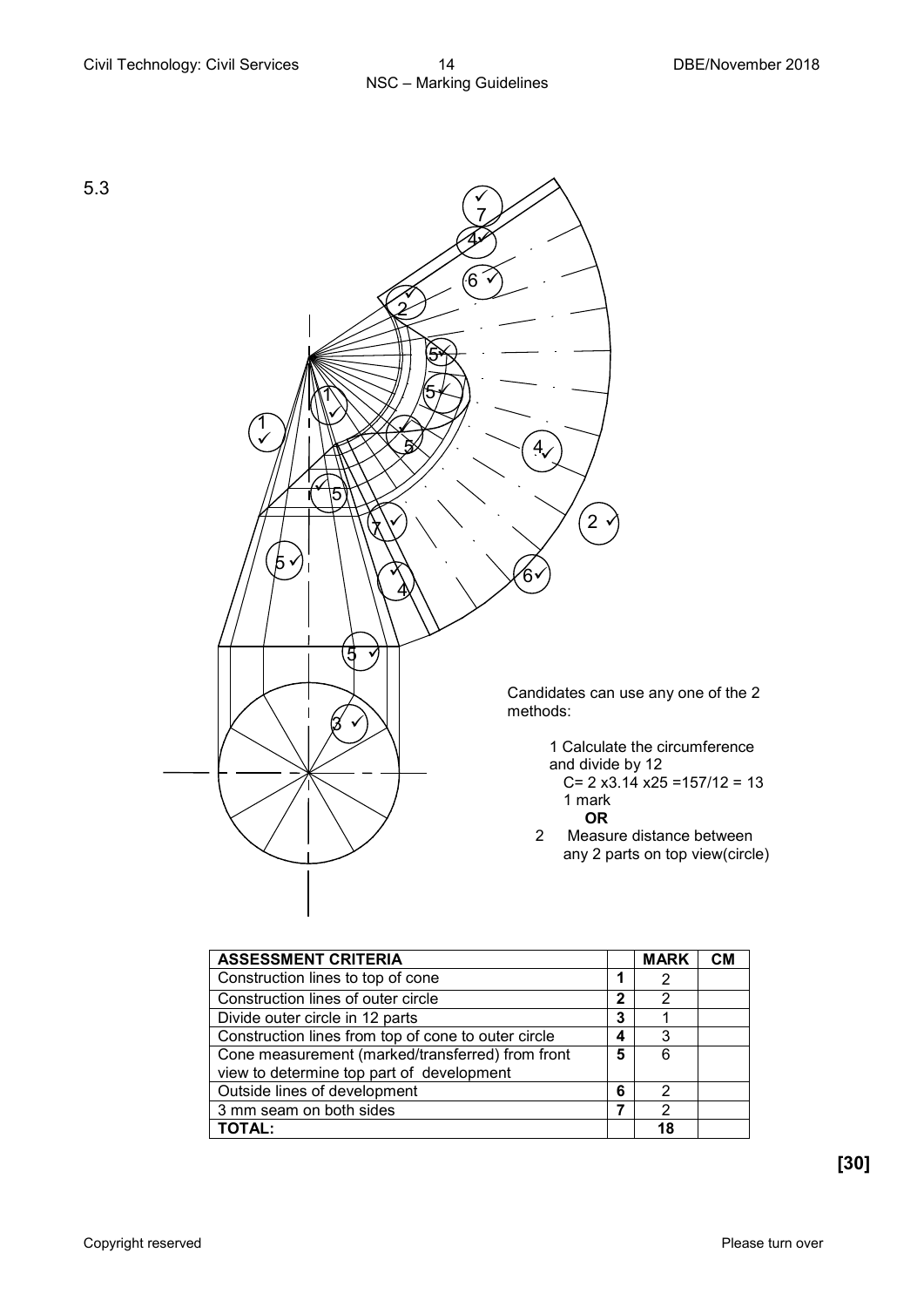#### **QUESTION 6: SEWERAGE, SANITARY FITTINGS AND JOINING (SPECIFIC)**

6.1

| (1)                                                                                                |
|----------------------------------------------------------------------------------------------------|
| (1)                                                                                                |
| (1)                                                                                                |
| (1)                                                                                                |
| (1)                                                                                                |
| $\mathsf{B} \checkmark$<br>6.1.2 $A \checkmark$<br>$A \vee$<br>$C \vee$<br>$\mathsf{B} \checkmark$ |

6.2

| 6.2.1 |  |  | C Waste junction 135°/Y-junction 135° $\checkmark$ |  |  |  |
|-------|--|--|----------------------------------------------------|--|--|--|
| ---   |  |  |                                                    |  |  |  |

- 6.2.2 To allow access to the drainage system.  $\checkmark$ 
	- To remove blockages from the drainage system.

#### **ANY ONE OF THE ABOVE** (1)

6.2.3 • So that drain rods can be inserted easily into the pipe with the direction of flow.  $\checkmark$ 

- A 90° junction at this point will make it impossible to use drain rods.
- A 90º junction will damage the main sewerage pipe if drain rods are forced into the pipe.

#### **ANY ONE OF THE ABOVE**

(1)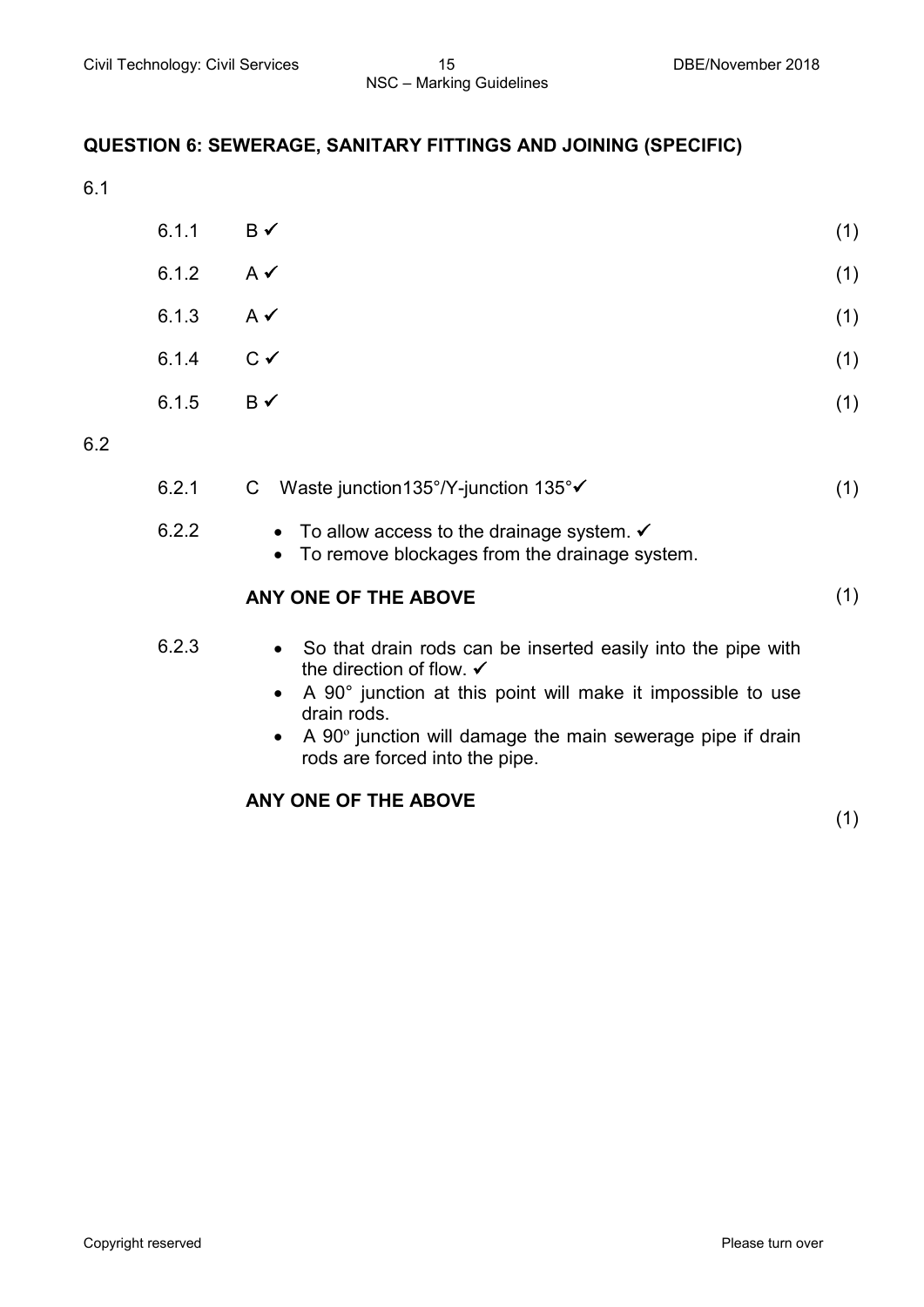6.3



| <b>ASSESSMENT CRITERIA</b>                             | <b>MARK</b> | <b>CANDIDATE'S</b><br><b>MARK</b> |
|--------------------------------------------------------|-------------|-----------------------------------|
| 2 x rodding eyes correctly positioned                  |             |                                   |
| 5 x inspection eyes correctly positioned               |             |                                   |
| 1 x ventilation pipe correctly positioned              |             |                                   |
| Drain pipes drawn correctly (Main and<br>branch pipes) | າ           |                                   |
| TOTAL                                                  | 10          |                                   |

| 6.4.1 | 15 mm $\checkmark$                                                                                                                                                                                                            | (1) |
|-------|-------------------------------------------------------------------------------------------------------------------------------------------------------------------------------------------------------------------------------|-----|
| 6.4.2 | Shower rose/head √                                                                                                                                                                                                            | (1) |
| 6.4.3 | To channel the water towards C. $\checkmark$                                                                                                                                                                                  | (1) |
| 6.4.4 | The shower trap allows water to flow down the drainage<br>$\bullet$<br>pipes. $\checkmark$<br>Keeps unwanted odours from entering the atmosphere.<br>$\bullet$<br>To ensure that water flows to the shower trap.<br>$\bullet$ | (1) |
| 6.4.5 | Capillary joint/Soldered joint √                                                                                                                                                                                              | (1) |
|       | The function of an anti-cinhonage nine is:                                                                                                                                                                                    |     |

6.5 The function of an anti-siphonage pipe is:

- To supply air to the short branch pipe of the lower fixture at the time of suction to prevent loss of the water seal**.**
- To act as a ventilation pipe for the lower fixtures.

#### **ANY ONE OF THE ABOVE** (1)

Copyright reserved **Please** turn over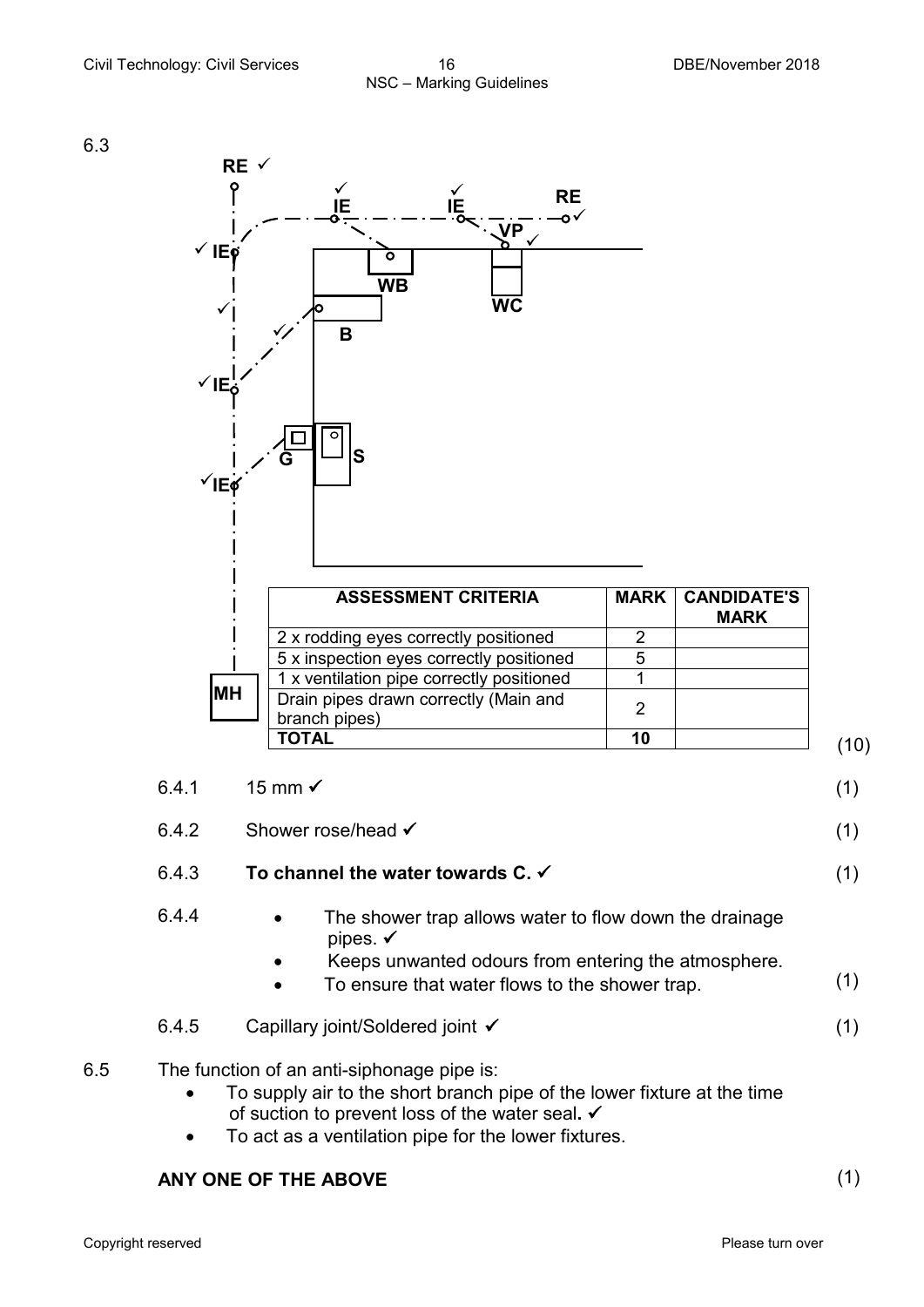6.6 FIGURE A: Used above ground where soil pipe must bend. ✔ Where access to sewage pipes are needed/unblocking of pipes. To join sewage pipes at 90º.

FIGURE B: Used to connect soil pipes at an angle. 
$$
\checkmark
$$
 \nTo join three soil pipes at an angle of 135° \n $(2)$ 

- 6.7 Water closet
	- Bidet
	- **Urinal**

#### **ANY ONE OF THE ABOVE** (1)

#### 6.8



- 6.9 Materials that are commonly used for sanitary fittings are:
	- Ceramics  $\checkmark$
	- Cast iron  $\checkmark$
	- Stainless steel
	- Plastic/PVC
	- Pressed steel
	- Terrazzo
	- Glass fibre/fibreglass
	- Copper/aluminium

#### **ANY TWO OF THE ABOVE**

- 6.10  $50/50$  solder (plain/tinman's solder)  $\checkmark$ 
	- Wiping solder (plumber's solder)  $\checkmark$
	- 60/40 solder (fine solder)
	- Lead-free solder

### **ANY TWO OF THE ABOVE** (2)

(2)